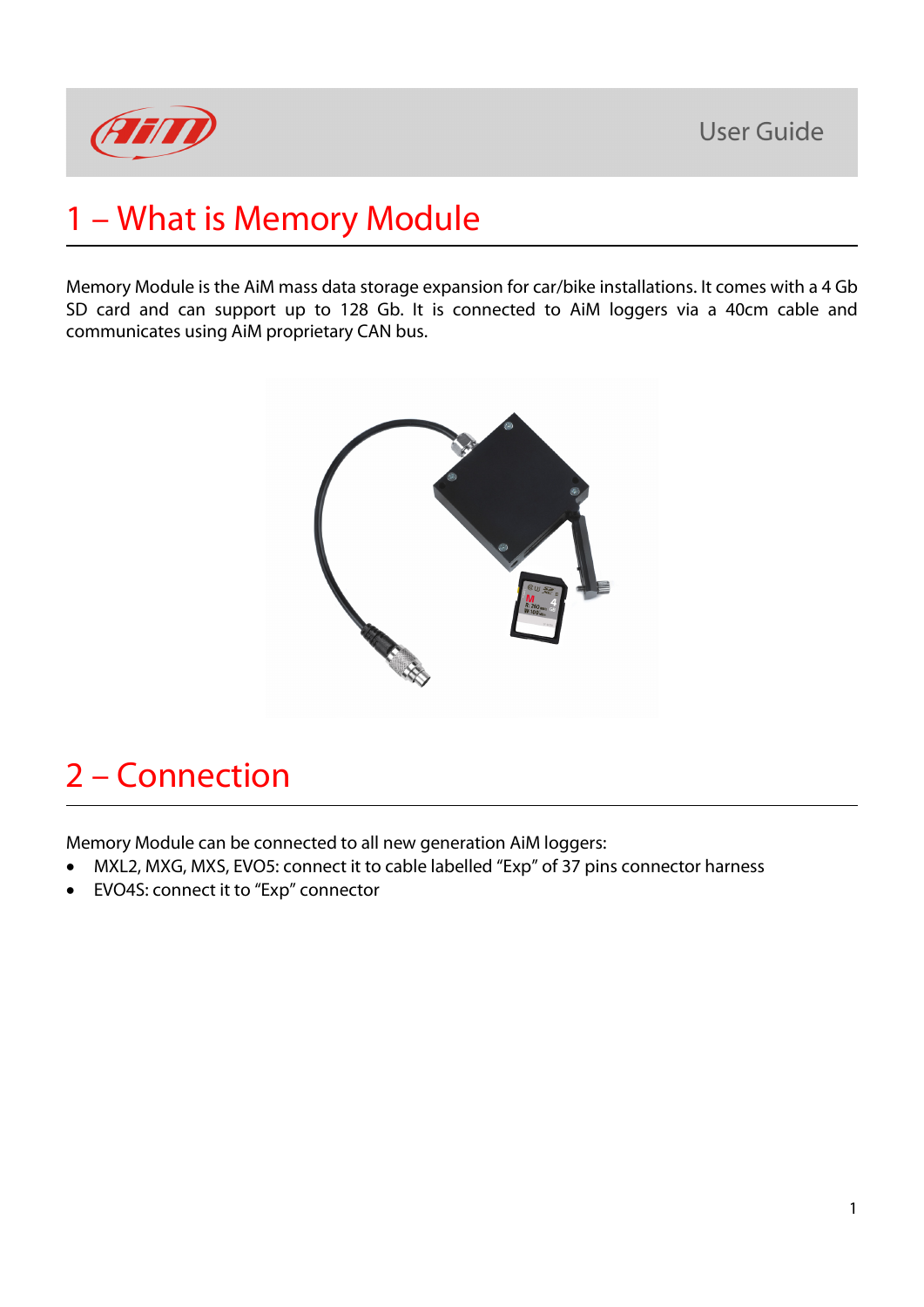



### 3 – How does Memory Module work

Memory Module stores data sampled by your AiM logger. No configuration is needed:

- just connect Memory Module to your AiM logger **before** it starts recording
- Memory Module and AiM logger store data simultaneously

When the session is over:

- get the SD card off the Module and place it in your PC SD slot
- run Race Studio 3 software
- click on the setting icon
- click on Memory Module (bottom left of the software page)
- "Download" page shows up: perform data download as for any AiM device

| RaceStudio3 3.15.08                                                         |                                      |                             |                                             |                 |                             |
|-----------------------------------------------------------------------------|--------------------------------------|-----------------------------|---------------------------------------------|-----------------|-----------------------------|
| $^{\circ}$<br>$\mathfrak{L}$<br>$\ast$<br>2th<br>$\leftrightarrow$          | $\mathbb{F}$<br>≝<br>$\hat{\bullet}$ |                             |                                             | ?               | <b>AND</b><br>Ф             |
| All MXL2 05 <sup>34</sup>                                                   |                                      |                             |                                             |                 |                             |
|                                                                             |                                      |                             | MemoryModule-Card id 6000193 [D:\M6000193/] |                 |                             |
| All Configurations                                                          | Unhide Downloaded<br>Download        | Delete                      |                                             |                 | $\mathbb Q$<br>Refresh List |
|                                                                             |                                      |                             |                                             |                 |                             |
| Devices (4)                                                                 | $\mathbf \nabla$                     |                             |                                             |                 |                             |
| O<br><b>Manual Collections</b>                                              |                                      | giu 18<br><b>Baileys AL</b> |                                             |                 |                             |
|                                                                             | $\mathbf \nabla$                     | giu 24                      |                                             |                 |                             |
|                                                                             | $\Box$                               | 11:40                       | $\overline{\mathbf{r}}$                     | 0:45.004        |                             |
|                                                                             | $\mathbf{1}$<br>□                    | Baileys AL (?)<br>11:37     | A_0035.XRK<br>1                             | 9.678 kB<br>سيب |                             |
|                                                                             | $\overline{2}$                       | Baileys AL (?)              | A_0034.XRK                                  | 8.369 kB        |                             |
|                                                                             | ┐                                    | 11:34                       | $\mathbf{1}$                                | سيبيه           |                             |
|                                                                             | 3                                    | Baileys AL (?)              | A_0033.XRK                                  | 4.716 kB        |                             |
|                                                                             |                                      |                             |                                             |                 |                             |
|                                                                             |                                      |                             |                                             |                 |                             |
|                                                                             |                                      |                             |                                             |                 |                             |
|                                                                             |                                      |                             |                                             |                 |                             |
|                                                                             |                                      |                             |                                             |                 |                             |
|                                                                             |                                      |                             |                                             |                 |                             |
|                                                                             |                                      |                             |                                             |                 |                             |
|                                                                             |                                      |                             |                                             |                 |                             |
| <b>Connected Devices</b>                                                    |                                      |                             |                                             |                 |                             |
| $\begin{matrix} \bullet \\ \bullet \end{matrix}$<br><b>MXL2 ID 411</b><br>◒ |                                      |                             |                                             |                 |                             |
| MemoryModule                                                                |                                      |                             |                                             |                 |                             |
|                                                                             |                                      |                             |                                             |                 |                             |
| Û<br>Trash                                                                  |                                      |                             |                                             |                 |                             |
|                                                                             |                                      |                             |                                             |                 |                             |

• click Analysis button to start analysing your data.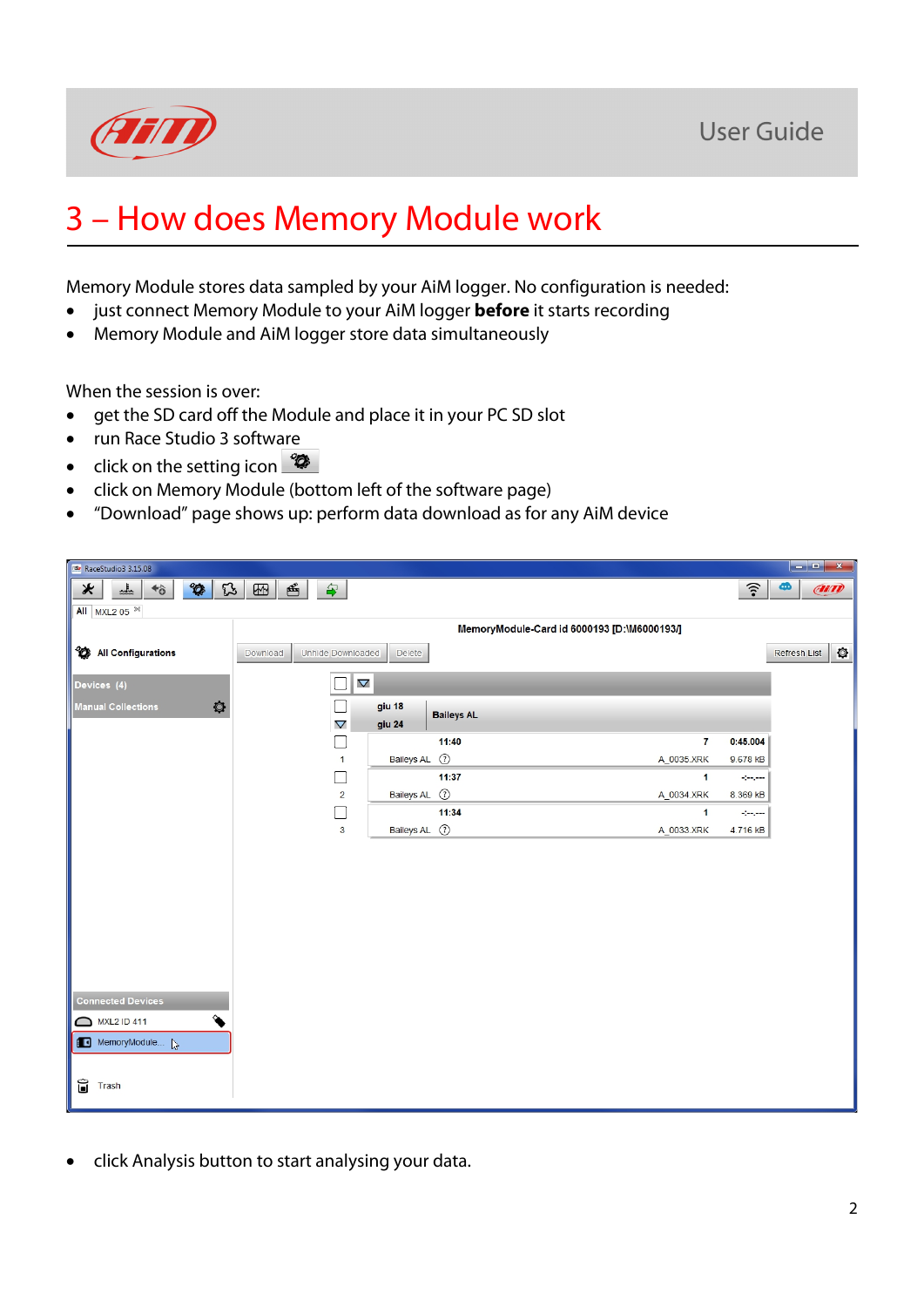

### **User Guide**

# 3.1 – Memory Module LED working mode

Memory Module features a front LED.



The table below shows its working mode:

| Led status                                            | <b>Meaning</b>                                                                                                                 |  |  |
|-------------------------------------------------------|--------------------------------------------------------------------------------------------------------------------------------|--|--|
| Green Steady                                          | Memory Module and Logger are recording                                                                                         |  |  |
| Green blinking 1 Hz                                   | Memory Module connected to logger but not<br>recording                                                                         |  |  |
| Green blinking 3Hz                                    | <b>SD Missing</b>                                                                                                              |  |  |
| Red steady ->Red blinking 1Hz ->Green blinking<br>1Hz | FirmUp start $\rightarrow$ writing $\rightarrow$ done                                                                          |  |  |
| Red steady ->Red blinking 1Hz                         | FirmUp Failed<br>Solution:<br>Disconnect Memory Module from the network,<br>connect it directly to the logger, re-start FirmUp |  |  |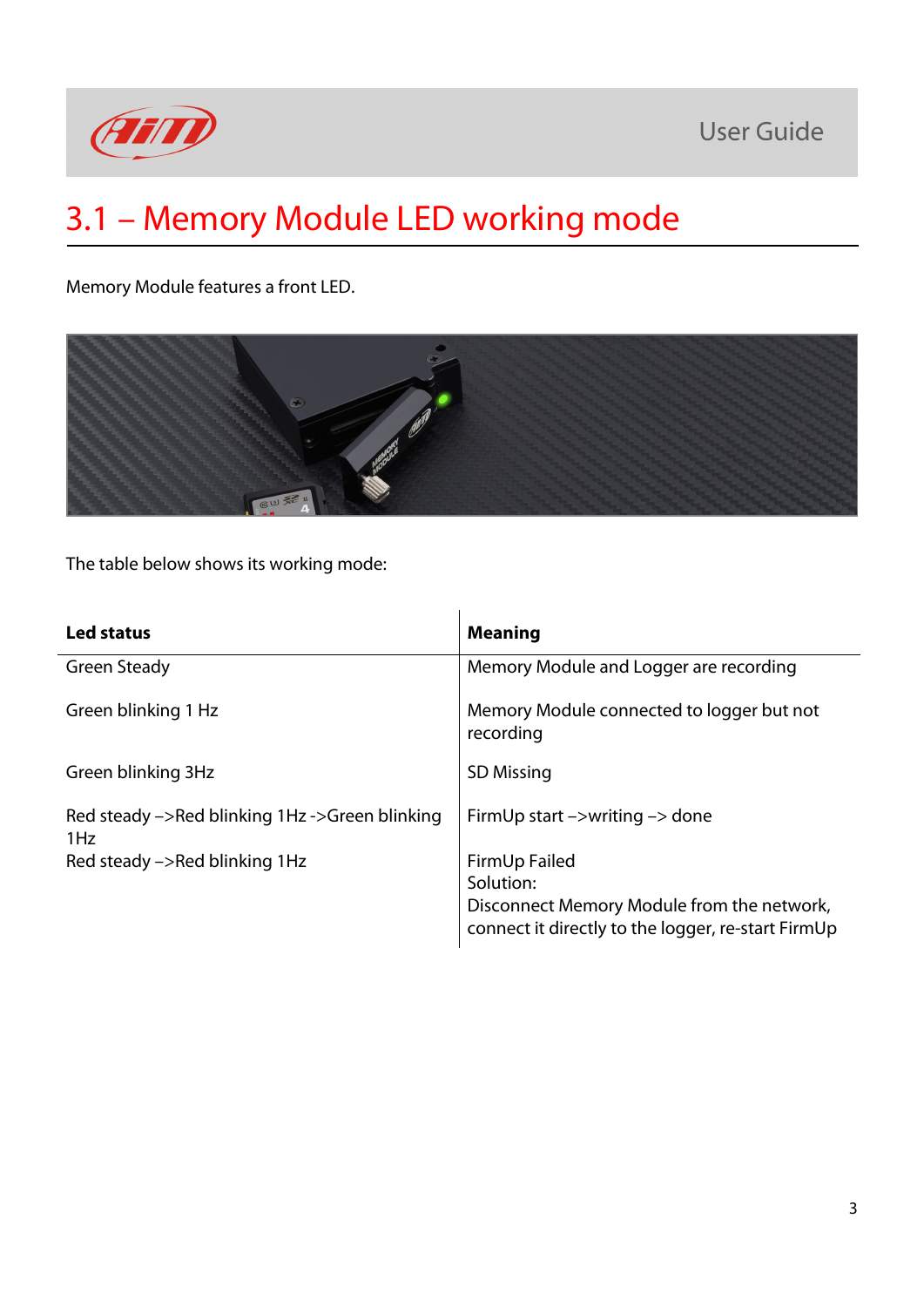

# 4 – Dimensions, pinout and technical characteristics

The drawing here below shows the Memory Module dimensions in mm [inches].



Memory Module cable ends with a 5 pins Binder 712 male connector. Here below it is shown, front view, with its pinout.



40cm

#### Memory Module **technical characteristics** are:

- Max power consumption: 50 mA
- Cable length:
- Cable part number: **X08MMD040**
- SD Card:
- Dimensions:
- Weight:
- 4 Gb (in the kit). It supports up to 128 Gb.
- 55.5x78.3x18 mm 103g